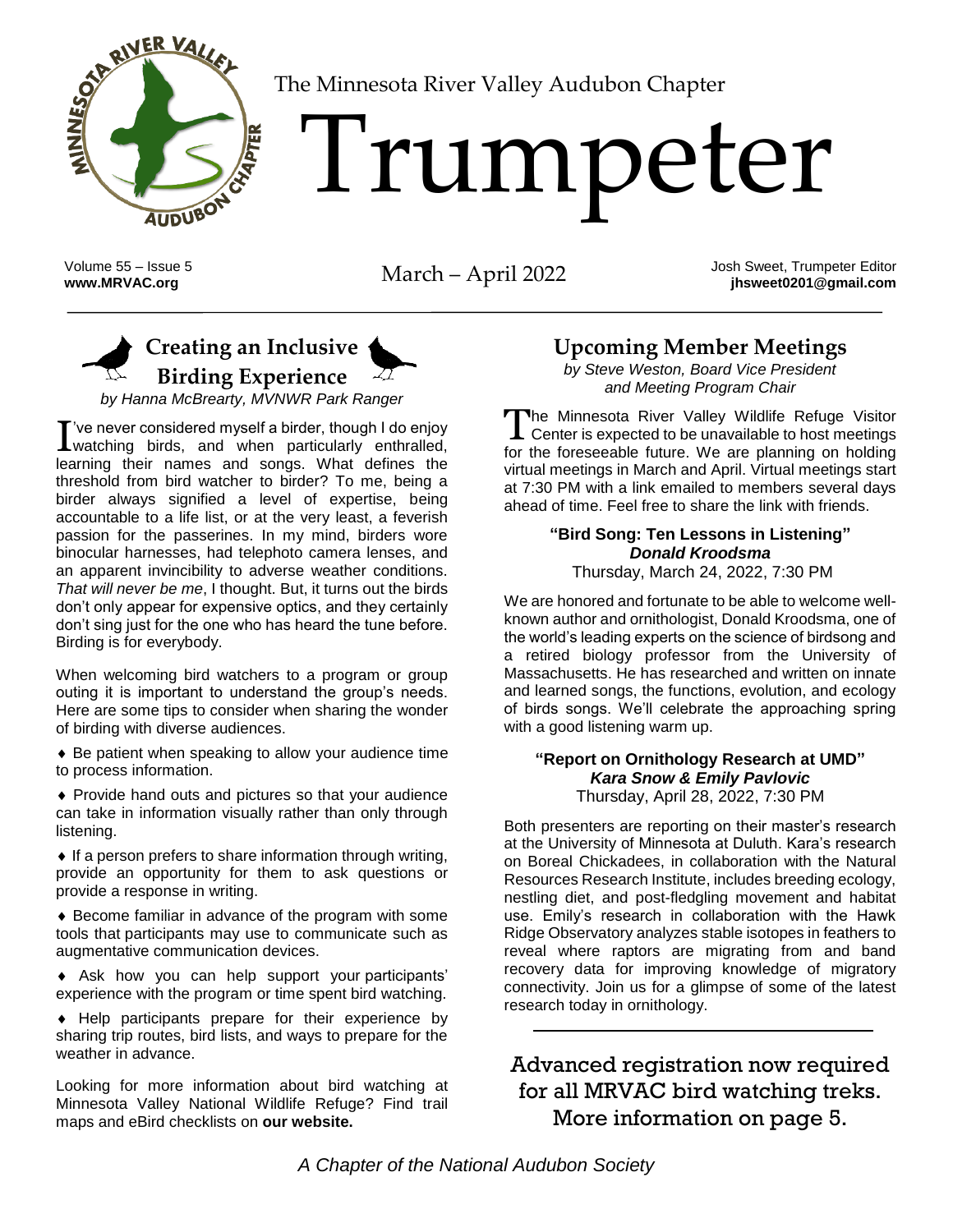

# **2021 Christmas Bird Count Results**

## **Bloomington CBC**

#### *by Rick Magee*

The morning of Saturday, December 18 dawned The morning of Saturday, December 18 dawned<br>I overcast and cold. There were some flurries in the morning, but by afternoon the sky had cleared. Despite recent unseasonably warm weather, winter had arrived resulting in frozen ponds, lakes, and partially frozen smaller streams. Fortunately the Minnesota River was still open to attract waterfowl. Many birders reported that it was a quiet day in their area, however a total of 54 species were reported that day. Four other species were reported on count week. Alas, the individual numbers of several species were low this year. For instance, only one individual was reported for Cooper's Hawk, Herring Gull, Northern Shrike, Horned Lark, Winter Wren, and only 3 White-throated Sparrows.

The Bloomington Circle is centered on a point near the intersections of highways 13 and 77, just south of the river. It is divided into 20 sectors. This year there were a total of 56 people who participated in this long-running citizen science project sponsored by National Audubon and locally by the Minnesota River Valley Audubon Chapter.

Despite it being a slow day for many there were several unusual species reported in the Bloomington Circle. Apparently the airlines were not the only flights being delayed to the south in late December. There was a diminutive Chipping Sparrow reported in Mendota Heights and a Golden-crowned Kinglet elsewhere that had neglected to fly to warmer weather with its kin. Not far away an American Pipit was observed foraging under the I-494 bridge. A Townsend's Solitaire was also recorded in Bloomington near Pond Park, another unusual species. Near the western edge of the circle near the Richardson Nature Center a juvenile Broad-wing Hawk was observed that had not yet left for warmer climes.

There were also a couple northern species that had arrived. White-winged Crossbills had been reported in the general area before the day of the Count and one was reported in Savage, the southwest corner of our territory. Several Snowy Owls had been at the MSP airport the week prior to the count and, fortunately for our tally, there were still two observed there on the 18<sup>th</sup>. Thank you to all who participated in the 2021 Bloomington Christmas Bird Count.

The Christmas Bird Count is a great opportunity each year to participate in a bird survey that tells us trends. We get an idea of species present and an idea of individual numbers of birds. In the past it was also a social event for the humans to get out and be with other birders. Unfortunately, this was Year of the Plague 2.0 and there were Covid protocols in place that limited the

opportunities of people to work together. This year there were sectors that did not have enough people to adequately search for birds. Let us hope that the 2022 Count will be a better year and we can flock together again. You may participate by birding an area on foot and/or from a vehicle, by reporting what you see at your feeders that day, or by taking on the task of compiling the reports and reporting the numbers to National Audubon. The 2022 Bloomington Christmas Bird Count will be on Saturday, December 17, 2022. Put it on your calendar!



Townsend's Solitaire at Ponds Mission Park during the Bloomington Christmas Bird Count. Credit: Bart Anderson

## **Cedar Creek Bog CBC** *by Steve Weston*

The 76<sup>th</sup> annual MRVAC sponsored Cedar Creek Bog The 76<sup>th</sup> annual MRVAC sponsored Cedar Creek Bog<br>
Christmas Bird Count, one of Minnesota's oldest, was a good count. On typical winter day, cold, but tolerable, an enthusiastic experienced crew of birders tallied a bird list of 48 species, just one below the highest count. We had a full complement of field observers and, as usual, were forced to turn away some aspiring volunteers.

Of the 41 regular species only one, the Wood Duck, was missed. Common Ravens were found for the 18<sup>th</sup> year in a row. For the first time in four years, redpolls, which are irrupting this year, were found. A moderate acorn crop enticed 39 Red-headed Woodpeckers, about half of this year's Cedar Creek Bog's population to stick around. This was approximately three-quarters of those reported in the state. Out-of-the-ordinary finds included Green-winged Teal for the fourth year in a row, Northern Harrier for the second time in 10 years, Cooper's Hawk for the third time in 10 years, Snow Bunting for the first time in 10 years, Red-winged Blackbird for the second time in 10 years, and a Swamp Sparrow for only the third time on the count.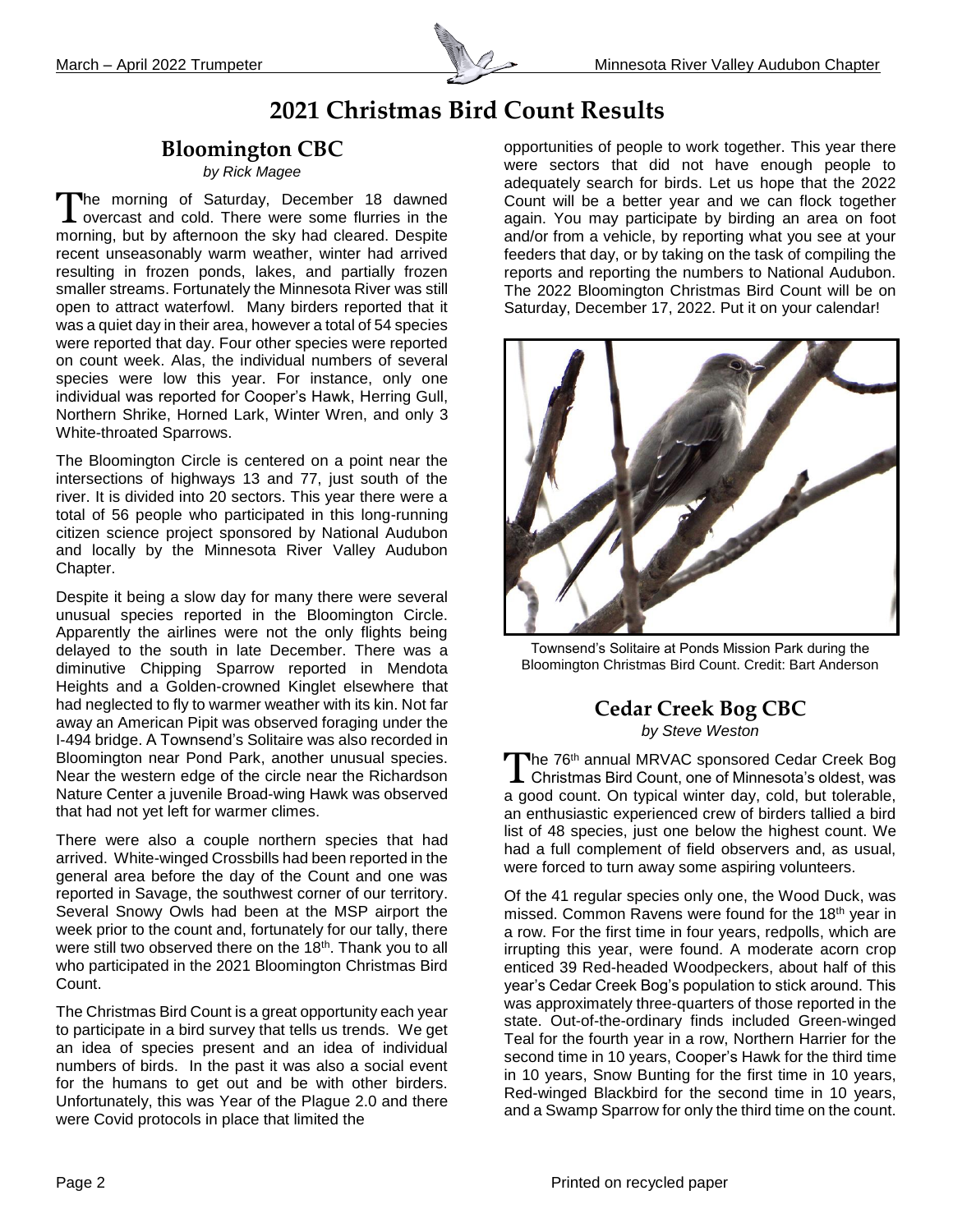

# **2021 Christmas Bird Count Results**

## **Excelsior CBC**

#### *by Howard Towle*

The 70th edition of the Excelsior Christmas Bird Count The 70th edition of the Excelsior Christmas Bird Count<br>was held on December 18, 2021, under weather conditions that were quite normal for this time of year. Seventy-four field counters and 14 feeder watchers participated, including 25 counters working at Carver Park under the direction of Park Naturalist Kirk Mona, ten counters from the Bush Lake Chapter of the Izaak Walton League coordinated by Paul Erdmann, and nine counters from the West Metro Chapter of the Minnesota Master Naturalist organized by Mary Beth Pottratz.

The combined efforts of all resulted in a total of 56 species and 5,758 individuals being observed during the day. While 56 species fell far short of last year's record-tying and stateleading 68 species, it was almost identical to the 20-year average of 57 species for our count. The 5,758 individuals counted was quite typical of years when Lake Minnetonka is frozen, sending large numbers of Common Mergansers that stage there on their way south. By comparison, last year's total was 15,991 individuals, the second highest total ever for this count. This year there were a total of 20 Common Mergansers compared to last year's total of 2,810; there were 146 Canada Geese compared to last year's total of 2,012; and there were 1,863 Mallards, far less than last year's total of 4,495.

Renner and Martha Anderson found two Green-winged Teal south of the Minnesota River near Shakopee. These were the first on the count since 2010. The count's only American Coot was found by the team of Dick Sandve, Charlie Greenman and Bonnie Mulligan who having been doing the count together since Noah's ark landed – well almost. Coots have been found on the count every year since 1991, so having only a single bird was noteworthy.

Speaking of single birds, only one Ring-necked Pheasant was reported for the second year in a row by the Carver Park crew. Pheasant used to be quite abundant on the count (301 were tallied in 1978), but they have been steadily decreasing in the past 15-20 years with increased urbanization in the circle. We've never totally missed on them, but I suspect it will happen in the near future.

For the third consecutive year, only a single Red-shouldered Hawk was seen, this one by the Izaak Walton group. This species has been seen on 10 of the past 20 years, but never more than one or two birds. The Izaak Walton crew also found the count's only Common Redpolls, a group of 10.

A Northern Saw-Whet Owl was found by Michelle Cook and Rod Flancher at Carver Park, only the third one found in the past 20 years on count day. These cuties are probably more common than those figures would indicate at Carver, but their small size and reclusive nature make them a tough find.

One of the most remarkable observations on the count came from feeder watcher Sue Long who photographed a Yellowbellied Sapsucker in her yard. This was only the second

sighting in the 70 years of the count. Although a few sapsuckers linger in Minnesota every winter, they have been avoiding our count assiduously. Another uncommon bird on the count, the Merlin, was observed by Nathan and Barb Cooley in the Chaska area. This marks the third consecutive winter for spotting this small falcon, but only the sixth in the past 20 years.

A Carolina Wren that has been seen nearly daily at the feeders of Bruce and Lori Whitehouse in Minnetonka cooperated on count day, providing only the third record in the past 20 years. With the warming climate in Minnesota, expect to see more and more of this southern species.

A group of four Eastern Bluebirds seen at Carver Park was the fourth record in the past ten years. This is another species that we're likely to see more of in Minnesota with milder winter conditions. The counts' only Red-winged Blackbirds also were found at Carver Park.

Two late White-throated Sparrows seen at the feeders of Paul Worwa in Chanhassen were the only reported on the count. We've only missed this species three times in the past 20 years, as a few usually stick around at feeders long enough for our CBC. A single Common Grackle was located by Ken Larson in the Big Willow Park area, only the third in the past ten years.

Another remarkable observation from a feeder watcher came from Denny and Barb Martin, but unfortunately a day late for the official count. They observed and photographed a Rusty Blackbird in their Shorewood yard on Sunday, making it a 'count-week' bird. The last Rusty Blackbird on the count was also a 'count-week' bird seen in 1999. The last one with the sense to show up on count day was 30 years ago in 1990.

No species on this year's count set record high counts (which is a bit unusual), but Trumpeter Swan came close with a total of 310, the second highest number to 323 in 2017. Four Cooper's Hawk observations equaled the highest count set six different times in the past 20 years. This is a species that seems to be adapting well to increased urbanization and urban feeders.

Misses: every year there a few birds that don't cooperate. No Northern Shovelers were spotted in the usually reliable Blue Lake area after a run of eight consecutive years. Buffleheads were missed for the first time in nine years. Note that part of the problem stems from our not accessing the Blue Lake water treatment facility during Covid times. Pine Siskins were conspicuously missing, although this is a species that we only find on about 75% of counts. No Song Sparrows were noted, a species that is seen on about 50% of counts.

And whether your name appears above or not, please realize that your efforts are important and appreciated. The CBCs are not primarily about finding rare birds; they're about censusing birds in our environment over the years. A count like the Excelsior CBC with its history going back 70 years provides important information about the changes occurring over time in our increasingly urbanized area. Thank you for participating and I hope you will join us again next year!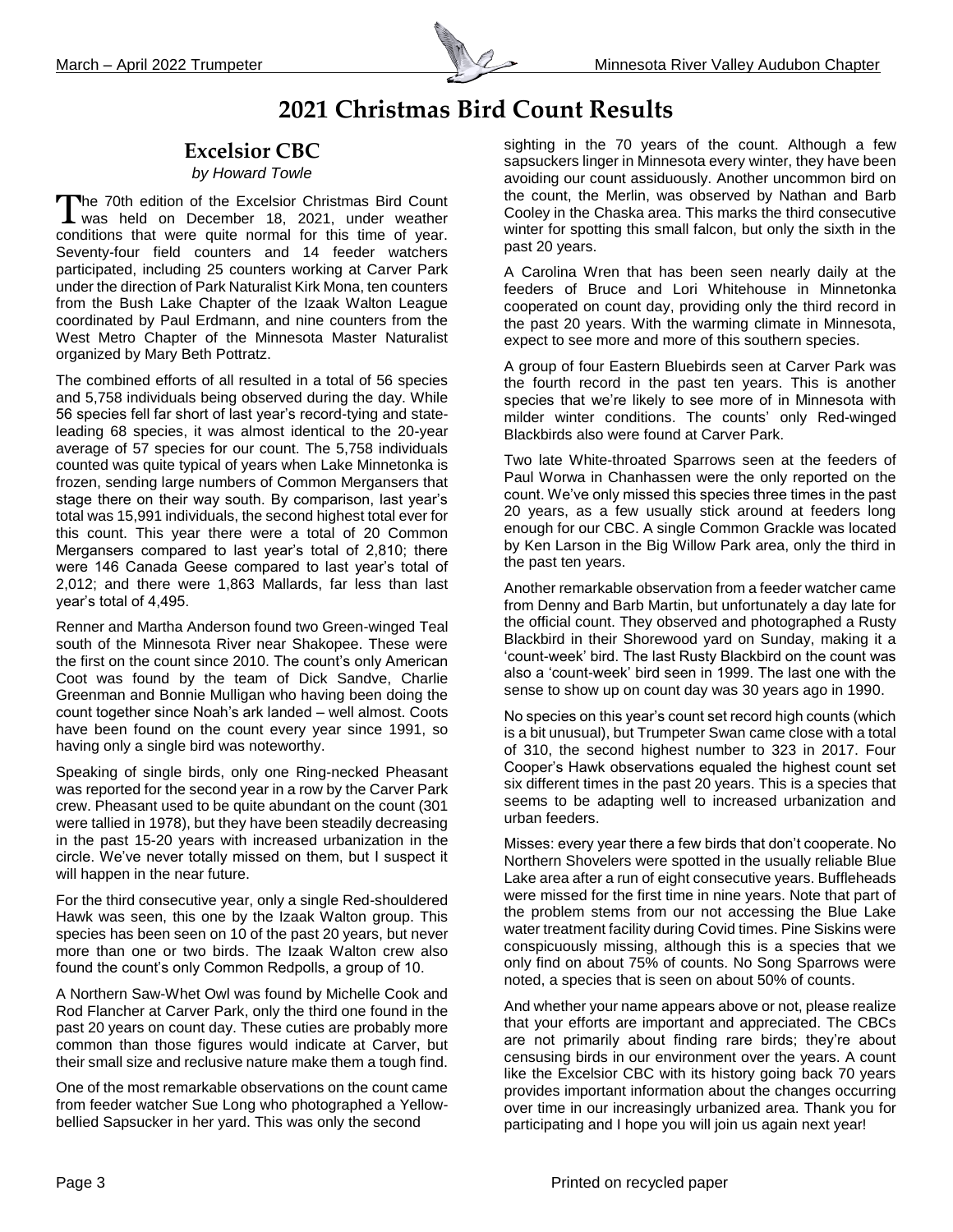

# **Regional Programs of Interest**



*Osprey Wilds Sandstone, Minnesota*

## **Women's Wellness Weekend**

*Friday – Sunday, April 29 – May 1*

Join us at Osprey Wilds for our Spring Women's Wellness Weekend! Reconnect with nature alongside a friendly and welcoming community. The retreat is hosted twice a year (spring and fall) and is an opportunity for anyone who identifies as a woman to spend time in nature, meet new people, and learn new skills. The weekend is full of possibilities! You can choose how to spend your time during the weekend by choosing from a large list of classes and activities that focus on the mind, body, and spirit. Proof of vaccination or booster is required to participate. You will be asked to wear a mask during the event. Pricing is based on lodging occupancy in each accommodation. More information, including how to register, is available online. **[www.ospreywilds.org](http://www.saxzim.org/)**



*Friends of Sax-Zim Bog Meadowlands, Minnesota*

## **Winter Webinar Speaker Series:**

*Northern Hawk Owl Winter Ecology: What Do We Really Know?*

## *Thursday, March 17, 6:30 – 8:30 PM*

The Northern Hawk Owl Project, led by Hannah Toutonghi, just finished the first full field season of tracking hawk owls in Northern Minnesota. We will discuss the species, what we previously have known about hawk owls, and the novel preliminary results of using telemetry to track individual hawk owls throughout the winter season! Please come with curiosity and questions about this nomadic denizen of the Northwoods! Register online. **www.saxzim.org**



*Project Learning Tree Saint Paul, Minnesota*

## **Free Outdoor Teaching Kits**

Nominate yourself or other educators to receive a free Project Learning Tree Outdoor Teaching Kit. Easy nomination form, nominate as many educators as you would like by March 14. Kits contain a \$50 certificate to buy seeds, 25 clipboards, 1 cedar raised garden bed, 25 student journals, 1 PLT Explore Your Environment K-8 Activity Guide, 1 PLT Green Jobs Guide, a PLT mug, water bottle, and a backpack!

#### **www.plt.org/giveaway#nomination-form**



*Lowry Nature Center Victoria, Minnesota*

## **Maple Syrup Festival**

*Saturday, March 26, 1:00 – 4:00 PM*

Celebrate Minnesota's oldest tradition – the making of maple sugar and syrup! Learn history, observe a tree being tapped, discover different collection methods, and stop at the Sugar Shack for a taste of sweet, liquid gold. Reservations required. All ages. \$5. **www.threeriversparks.org**



*International Owl Center Houston, Minnesota* 

## **International Festival of Owls**

*Saturday – Sunday, April 30 – May 1*

The International Festival of Owls in Houston, Minnesota is changing in 2022 due to COVID. The dates will change from the traditional first weekend in March to April 30 – May 1 so the event can be held outdoors. On Saturday you can enjoy live owl programs by the Illinois Raptor Center, kids' crafts, nest box building, pellet dissection and all kinds of fun owl merchandise. Sunday will include only special pre-registration events such as a birding and natural history bus trip and an outdoor owl photo session. World Owl Hall of Fame award winners from Serbia and India will give presentations either in person or online. Check the latest details online. **www.festivalofowls.com**

*City of Burnsville Burnsville, Minnesota*

# **Burnsville Bluebird Volunteers Needed**

The City of Burnsville is seeking volunteers to build, install, and/or monitor bluebird houses in select parks. The City has converted about 10 acres to prairie in five different units in two parks. If interested, send an email to **[caleb.ashling@burnsvillemn.gov](mailto:caleb.ashling@burnsvillemn.gov)**.



*International Crane Foundation Based in Baraboo, Wisconsin*

# **Annual Midwest Crane Count**

*Saturday, April 9, sunrise* 

Join over 1,600 volunteers across the upper Midwest to monitor the return of the Sandhill and Whooping Cranes to their northern breeding grounds. Contact Steve if interested. **[sweston2g@gmail.com](mailto:sweston2g@gmail.com)**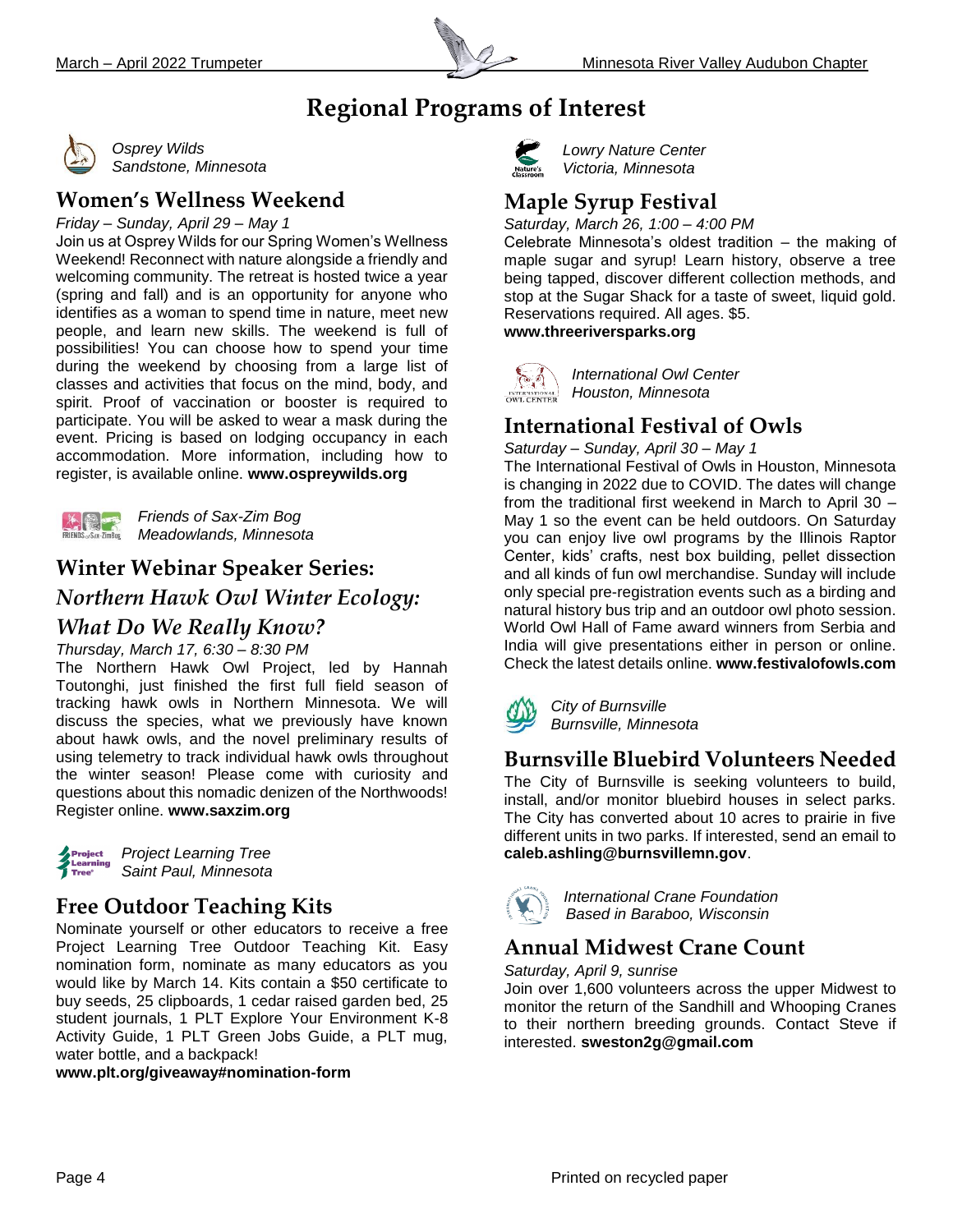

# **MRVAC Birding Treks**

Please do your part to stop the spread and adhere to the current recommendations from the Minnesota CDC in regards to COVID-19. This includes respecting the distance between you and those from other households, practicing proper hygiene, and wearing a mask if not vaccinated.

All of the Refuge field trips are listed below, followed by field trips to other locations. Refuge addresses and maps can be found on page 6.

All trips are free unless otherwise noted. Beginning birders are always welcome.

#### **NEW REGISTRATION PROCESS**

There will be a new registration process for bird watching treks beginning with the walk on March 5. You will be required to pre-register for each MVNWR walk. Each walk will be limited to 25 participants, so register early. To register for each walk, you will need to go to the Minnesota Valley National Wildlife Refuge website. Click on '*Events Calendar'* under the '*Visit*' tab and you will find a link to a SignUp registration page. 

#### **Refuge Bird Watching Treks (March - April)**

*Saturday, March 5 (8:00-10:30 AM) Old Cedar Ave. Sunday, March 20 (8:00-10:30 AM) Bass Ponds Monday, March 28 (8:00-10:30 AM) Old Cedar Ave. Sunday, April 3 (8:00-10:30 AM) Bass Ponds Saturday, April 16 (8:00-10:30 AM) Old Cedar Ave. Saturday, April 23 (8:00-10:30 AM) Rapids Lake*

Join us for a spring walk on one of the many Refuge Units. Each spring offers a chance to observe a variety of birds that stop at the Refuge during their migration. The early spring walks will feature waterfowl, and the later walks will see the first migrant sparrows and warblers of the season. Bring along your binoculars, favorite field guide and dress appropriately for the weather. Led by Craig Mandel, Volunteer Refuge Naturalist. To register for this walk, visit the MVNWR website. For questions about these walks, please contact Craig at 952-240-7647. Refuge addresses and maps on page 6.

For the safety of staff and participants, outdoor programming will be cancelled in the event local areas are under an active advisory (Winter Weather, Wind Chill, or Lake Effect Snow) or an active warning (Blizzard, Winter Storm, Ice Storm, Wind Chill). Programming will also be cancelled in the event the temperature is at or below 0°F. Participants will be notified of cancellation via SignUp message.

### **CANCELLED: 2022 Salt Lake Festival**

Due to the continuation of the COVID19 pandemic, the MRVAC Salt Lake Festival usually scheduled for late April near Marietta, Minnesota, has been cancelled.

#### **Ramsey County Birding Day**

*Thursday, April 14, 2022, 7:00 AM* Craig Mandel – (952) 240-7647

In our search for spring migrants in Ramsey County, we may have time to bird at: Long Lake and Vadnais/Snail Lakes Regional Parks, Tamarack Nature Center and Reservoir Woods Park. Plus, a few other locations in the northern portion of the county. With luck we will observe a mix of waterfowl and some early spring migrant songbirds. Please contact Craig to register.

#### **Chisago County Birding Days**

*Thursday & Friday, April 21-22, 2022, 7:00 AM \$25 per MRVAC member; \$35 per non-member* Craig Mandel – (952) 240-7647

With two days to cover the county, we should have plenty of time to spend at most of the county's hotspots. Some that we may have time for include Wild River and Interstate State Parks, Carlos Avery WMA, and Allemansratt Wilderness Park. With luck we'll find a nice mix of waterfowl, herons, and early spring migrant songbirds. Please contact Craig to register.

#### **Waseca County Birding Days**

*Thursday & Friday, May 5-6, 2022, 6:30 AM \$25 per MRVAC member; \$35 per non-member* Craig Mandel – (952) 240-7647

Our birding days in early May in Waseca County should be a great time to look for migrating warblers and sparrows with a dozen parks, some good WMA's, and the Janesville Sewage ponds to check. Some of the better parks we should have time to bird include Courthouse, Blowers and Goose Lake County Parks. Lakeview Park and Senn-Rich WMA should also offer some interesting species of birds at this time of year. Please contact Craig to register.



Page 5 Page 1 Printed on recycled paper